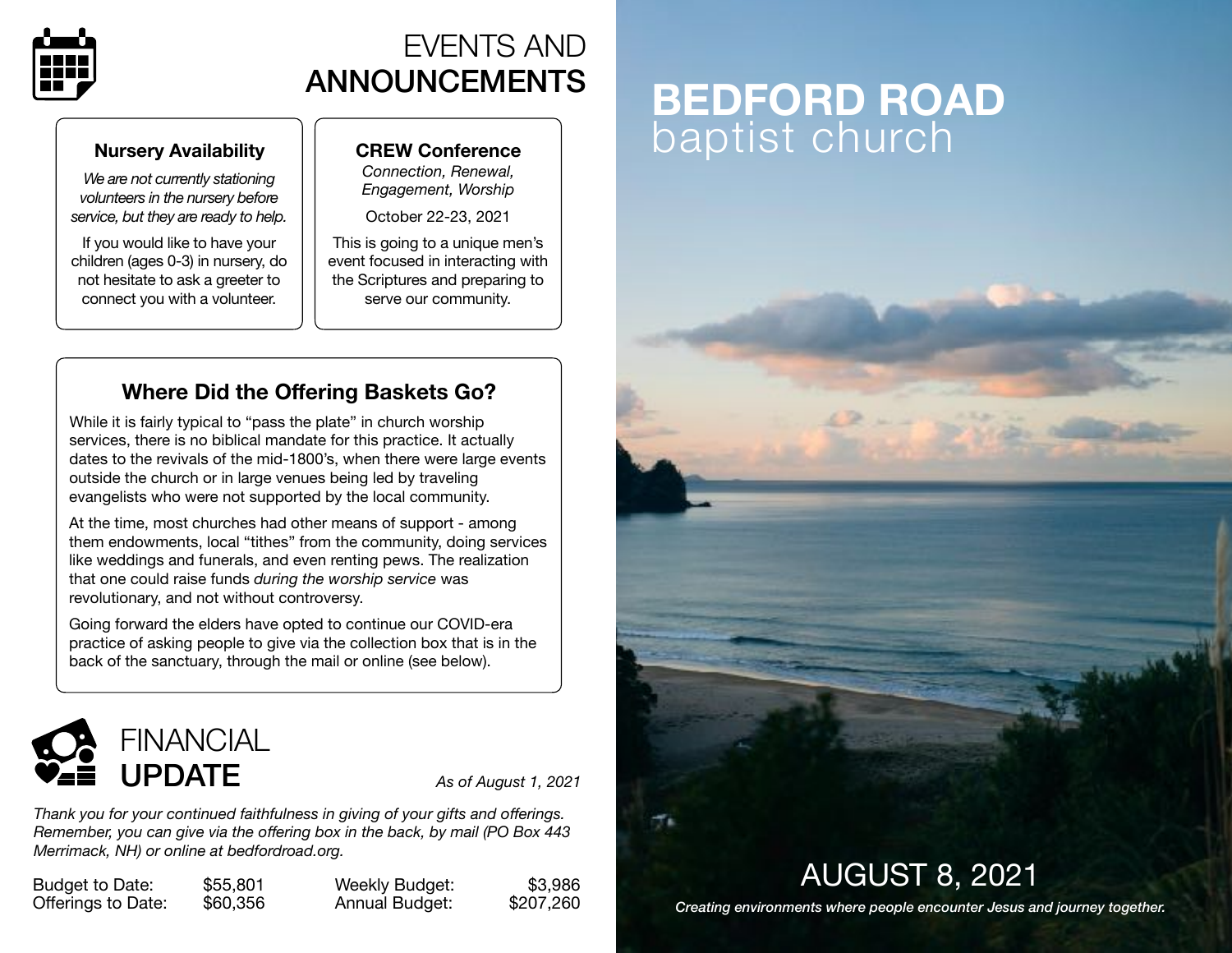## WELCOME TO THE WORSHIP GATHERING

"I Want Jesus to Walk with Me" *Author Unknown, CCLI 618769*

"Your Grace Is Enough" *© 2003, Matt Maher, CCLI 4477026*

- Lord's Table - Followed by "The Doxology"

"You Are My All in All" *© 1991, Dennis Jernigan, CCLI 825356*

- Message from the Scriptures -

"Peace, Be Still" *© 2017, Andrew Holt, Hope Darst, Mia Fieldes, CCLI 7084363*

#### Are You Visiting With Us Today?

*Please also take a moment to fill out the Welcome section on the back of the envelope in the seat back pocket and drop it in the offering box located in the back of the sanctuary. If you need a Bible, there is one in the rack in front of you. You are welcome to take it home as our gift to you.*





*Part 2, Hidden Reefs in Your Feasts (Jude 5-12)* 

**THE BIG IDEA**